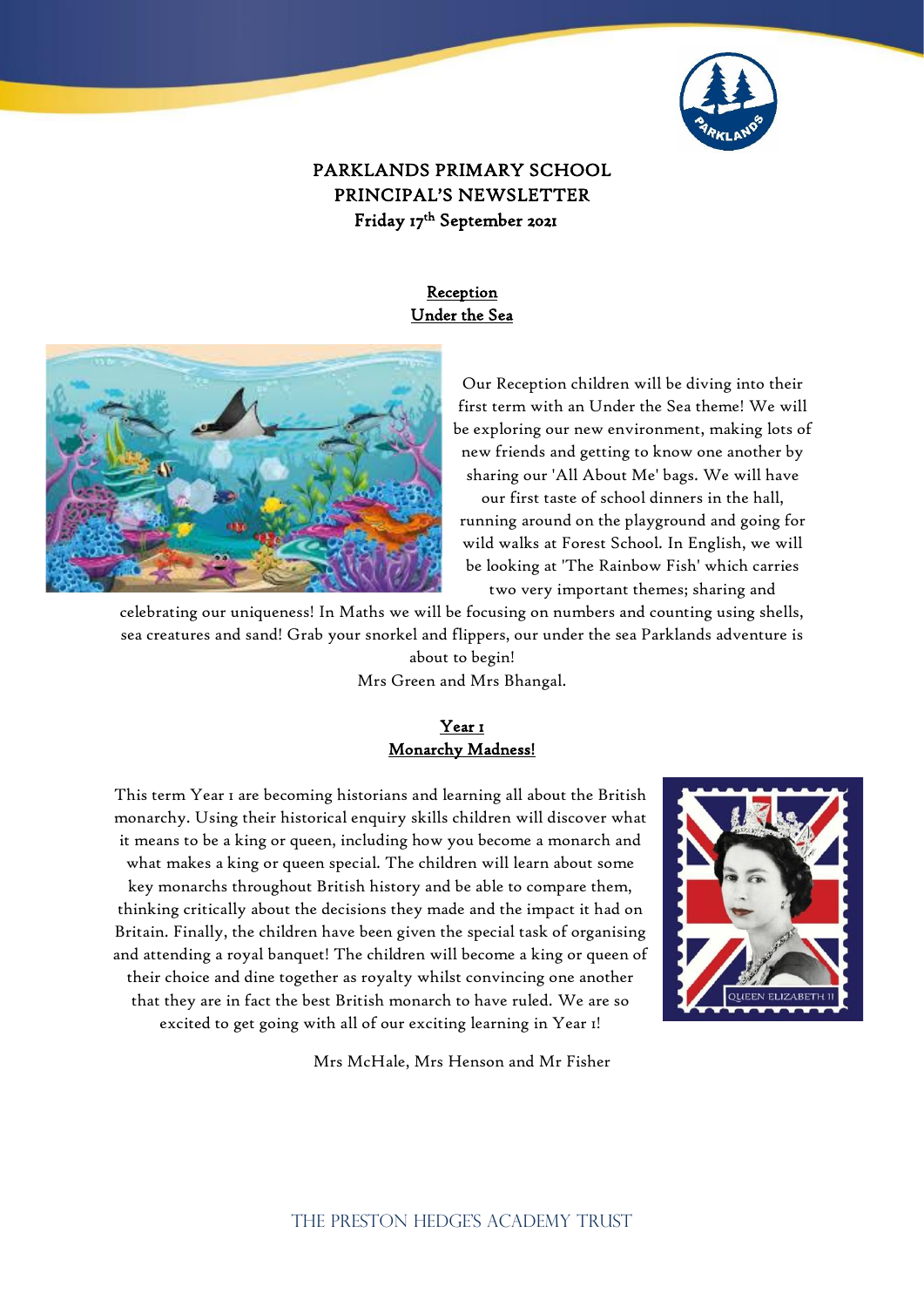



## Year 2

#### Route 66

Howdy all, this term, year 2 will begin refining our geographical skills by exploring the famous Route 66. We will start by looking at America and the journey of Route 66 through this country. We will spend some time looking at a few of the stops that you could take and would pass, we will look into closer detail at the physical and human features that you would expect to see on your way. After a whistle stop tour of this

journey, we will put on our rootin' tootin' history boots and will take a step back to the Wild West and be comparing what Arizona is like now and what it would

have been like back then. We will look at their lifestyle, clothing and modes of transport and think about how this may be different to today's society. We will saddle up and lasso our knowledge about cowboys and their crazy ol' lives during our celebration day where we hope to recreate a barn dance. To end, we will explore the native American crafts of dream catchers and have a go at designing and making our own. YEE-HAW!!! For our Literacy, we will be doing some lovely pieces of writing around "The Gingerbread Cowboy". We will be using our senses to describe the setting of the stunning "Wild West". We look forward to the first term and seeing the children setting into the new year!

Miss Thompson and Miss Laundon

#### Year 3

### Mother Earth

This term, year 3 will be exploring the amazing phenomena of Mother Earth. Year 3 will build a knowledge around the structure of the Earth and how natural disasters can occur. We will be looking at how earthquakes and tsunamis are formed and how they are measured. We also study the effects of earthquakes in different areas of the world, due to their economical status.

We look at why some countries are less affected due to protections they have in place, compared to poorer countries that

suffer from destruction of buildings and farming. Year 3 will also discuss how volcanoes are formed and why they only occur in certain areas of the world. We will also observe the structure



of a volcano and the effects they have on the world if they erupt. Year 3 will learn how to monitor volcanoes and how scientists can identify patterns of volcanic activity. By the end of the unit, we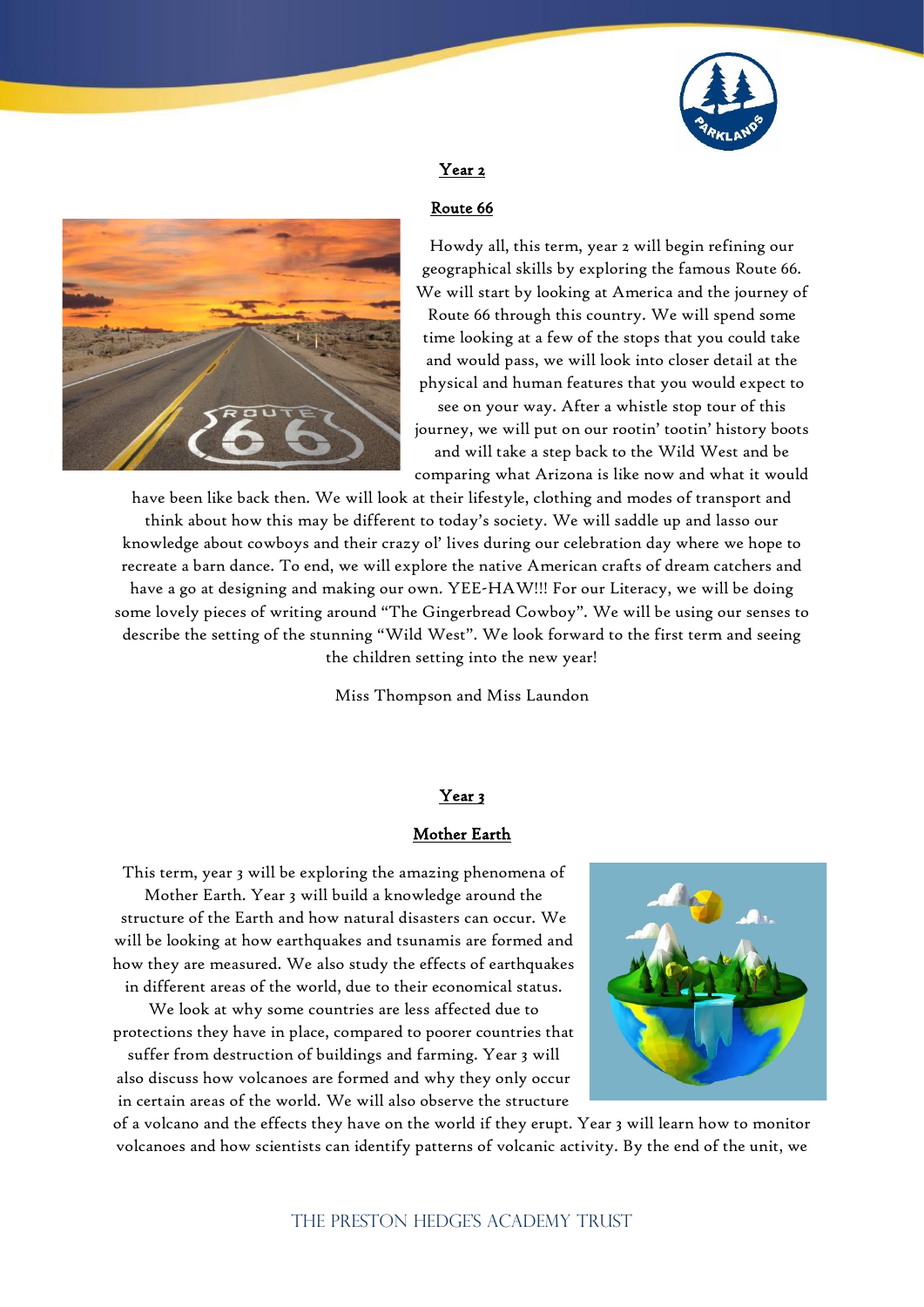

will be incredibly knowledgeable on earthquakes, volcanoes and tsunamis and will be reporting back all our learnt knowledge in order to highlight that we are natural disaster experts!

We are so excited for a fantastic year and seeing the children excel.

Miss Millar and Miss Zaman

#### Year 4

### Life on the Edge



This term, Year 4 have an exciting term with our first topic 'Life on the edge: Extreme Deserts' where we will be focusing on both Arctic and desert biomes across the world. Children will be given the opportunity to explore these diverse biomes using

our VR headsets to then record their initial observations of the environments and forming their

own questions that they wish to discover the answers to before moving onto refining their skills in using maps and atlases to locate extreme biomes around the globe. As the term goes on, the children

will dive into lifestyles of humans in both the desert and the Arctic which will involve an Arctic day where children will experience some of the real life aspects of the Indigenous people who live in the Arctic. The children of Year 4 will then continue to develop their computing and research skills where they will look to find out more about the climate of the extreme biomes before finalising the topic by creating their own David Attenborough style documentary that will allow them to demonstrate their new found knowledge on extreme biomes. We hope the children are as excited as we are for all the exciting learning in Year 4!

Mrs Winstanley, Mr MacKenzie and Mrs Garfield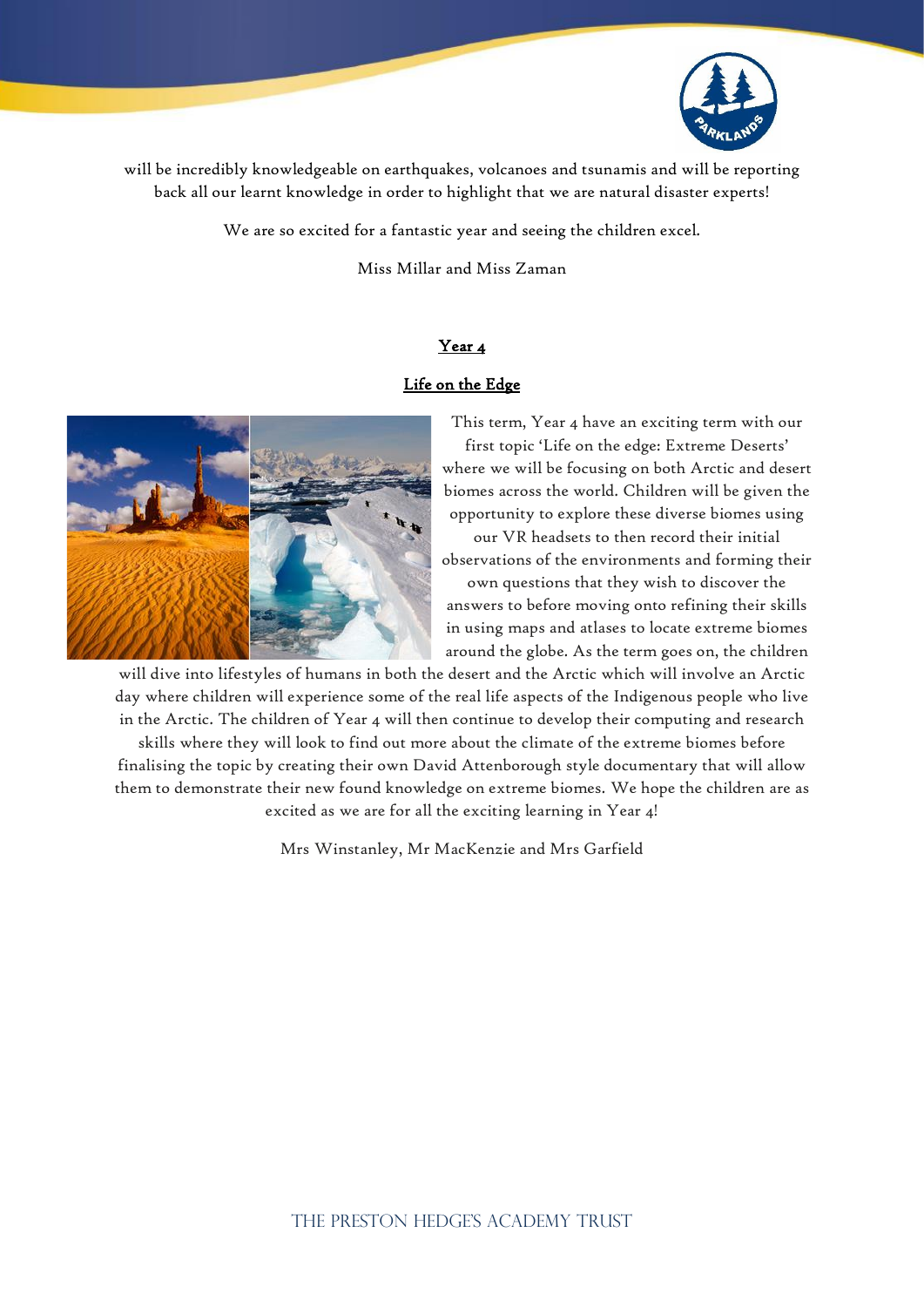

Year<sub>5</sub>

## The world at War

This term, Year 5 will be focusing on how and why Britain declared war in 1914. This is a fascinating topic to kick off an exciting year for our children. We will be exploring not only life during the war but also how it affected everyday life for the people of Britain. Furthermore, the children will also be taught the sacrifices women made during the crucial period of 1914 – 1918 and the impact they had not only in battle but how they revolutionised rights for women in the 20th Century. In order to be able fully immerse the children in this exciting topic, we have already

experienced our 'Wow' day where an artist visited the children and created beautiful artwork based on poppies as well as using drama to recreate the tensions of early 19th Century and explored the trenches using Virtual Reality. In addition to this, our children will be fully immersed into the curriculum where we will recreate trenches in the classroom, have a war room where we look at strategies and tactics used in battle. Then to end this exciting topic, we will be focusing on remembrance to commemorate all of the people who sacrificed themselves for our country. The children have already made a wonderful start to Year 5 and we



look forward to seeing all they can achieve.

Miss Briddon and Miss Samandi

### Year 6

#### Vietnam



Year 6 will be kicking off this year with the very interesting topic of the Vietnam War and the Sixties! In the first term, they will investigate the geography of the country, finding out about major cities as well as

finding out key information about life in Vietnam. Moving onto how the Vietnam War was fought and how this impacted the terrain. In the second term, the children will study the causes of the war and learn key

facts about the wider background of the Cold War. The focus will move to the anti-war movement, where through art and music, they will explore the rise of the peace movement, which will give the children great understanding of the power of music and art in

working for a peaceful world. They will compare this to other movements that have had impact such as Suffragettes and the Montgomery Bus Protests. Finally, they will explore how we still use art and music to have a voice and portray a cause.

> Year 6 have an action packed Year and have already got off to a flying start! Miss Lewis, Miss Summers and Mrs Farmer

> > THE PRESTON HEDGE'S ACADEMY TRUST